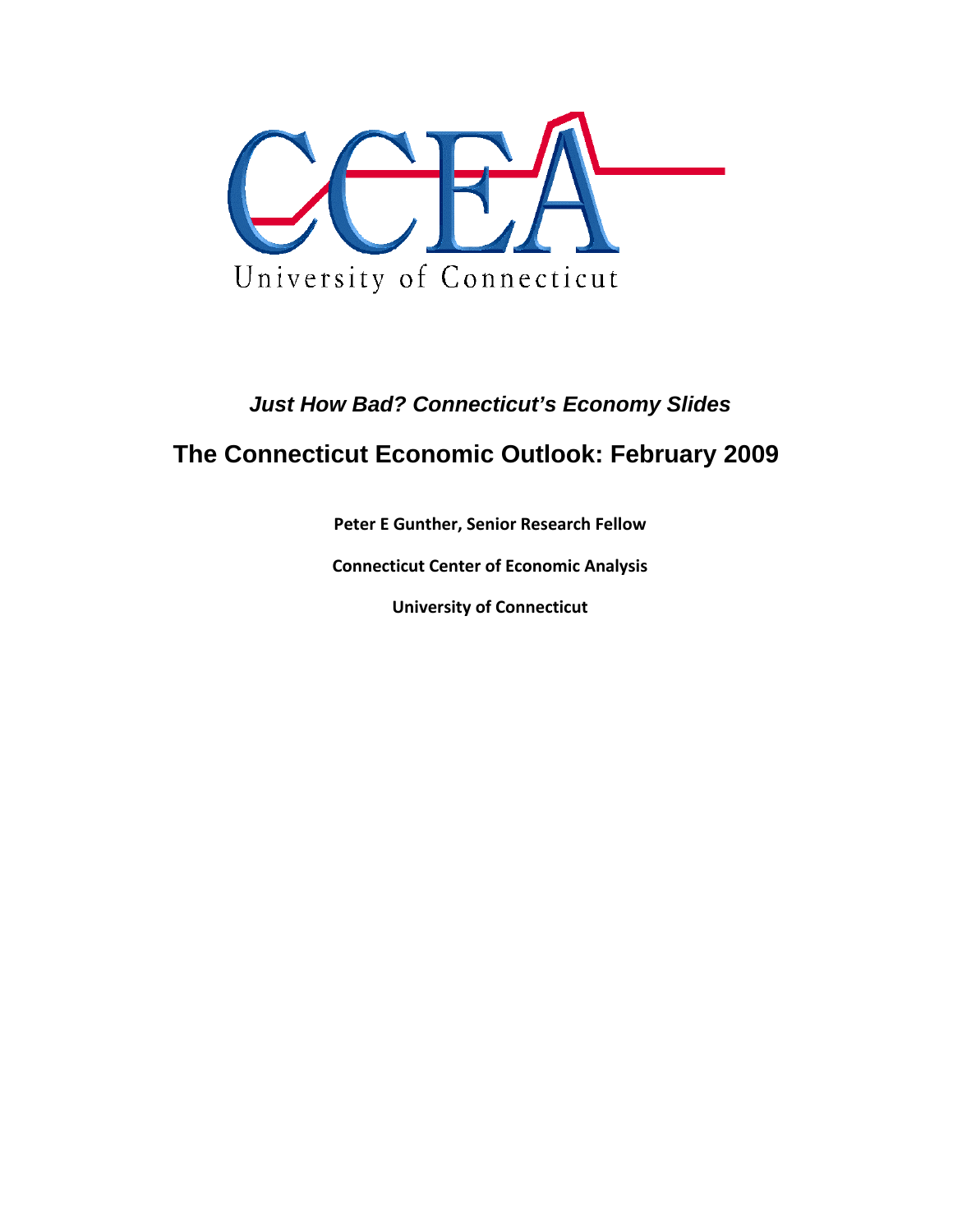# *Employment Plummets; Output Shrinks*

#### **Recession**

Just bad is it going to get? Global unemployment may hit 50 million in 2009; Europe is in its worse recession in 50 years; American business defaults and bankruptcies may this year equal the rates of 1930; consumer confidence is at historic lows; the American economy contracted officially at 3.8% in the last quarter, but by 5.1% when inventory buildup is excluded. Americans have dramatically reduced spending even on food. To what extent will Connecticut be drawn into this economic maelstrom? Connecticut has already seen a critical harbinger of where its economy may be headed in the dramatic fall in tax collections, pushing state budget deficits over three fiscal years close to \$10 billion.

#### **Employment**

Connecticut's economy slid into recession at the end of 2006, but until the fourth quarter of 2008, the contraction was mild, with modest job loses but maintenance of total output. But in the fourth quarter of 2008, the economy tightened quickly, with seasonally adjusted employment plummeting 14,000—the largest single quarter‐to‐quarter contraction since the third quarter of 1991—bringing state employment down to nearly 1.7 million.

There is little reason to think relief will come soon. Typically, with the onset of winter and slow retail sales, seasonally unadjusted employment normally falls by 40,000 in the first quarter of a year; this Outlook foresees a decline in 2009Q1 of 47,000 unadjusted, which translates to 7,000 jobs lost when adjusting for the typical seasonal variations. Without considering the impact of the federal stimulus package President Obama signed Tuesday, Chart 1 shows the scale of quarterly job losses would continue unabated; total seasonally adjusted job losses would reach 55,000 by the last quarter of 2010, eradicating all job gains of the last four years. It would put Connecticut employment back to its level of more than twenty years ago!



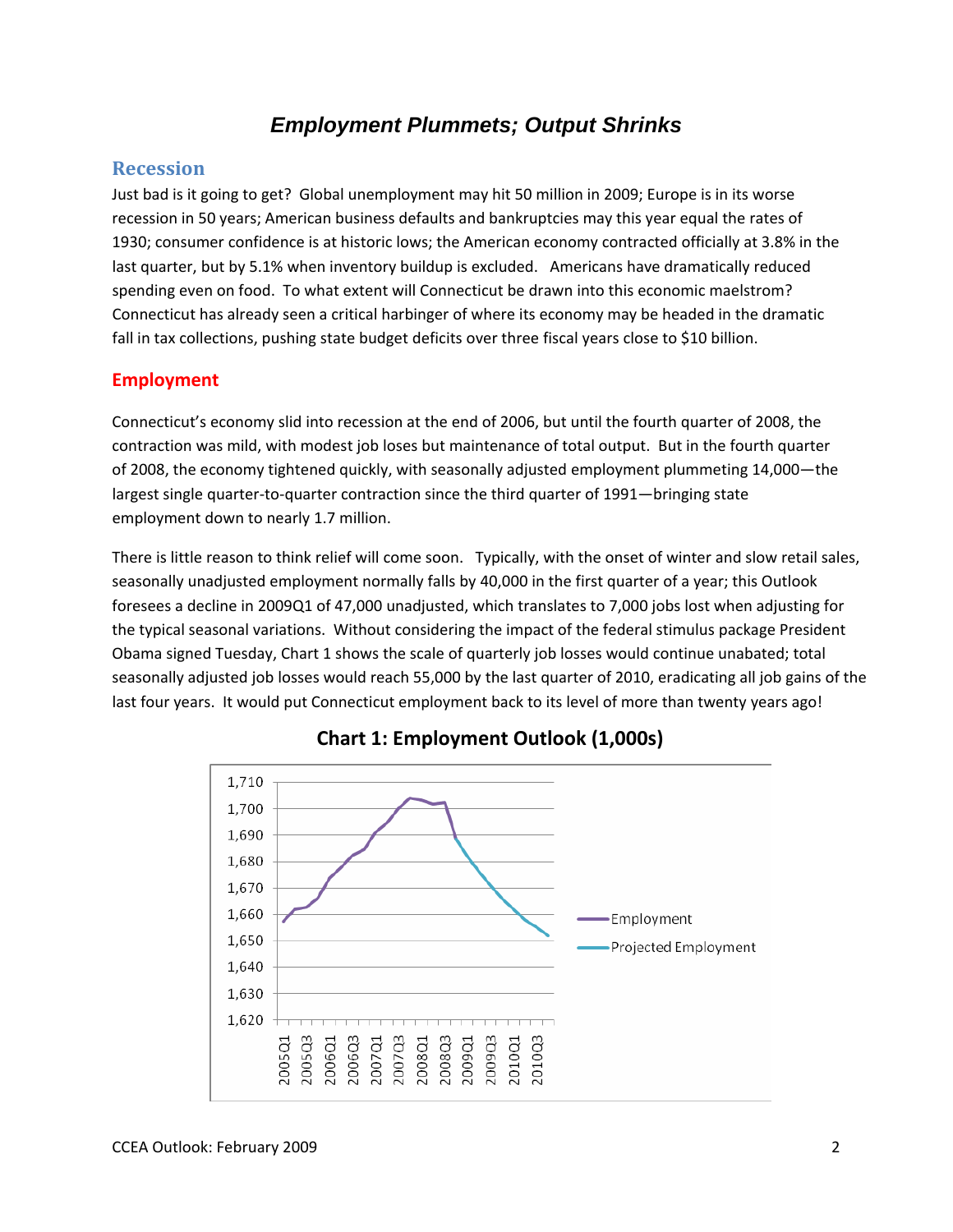## **Output (CRGDP)**

The impact on total output (Connecticut Real Gross Domestic Product‐CRGDP)—without that federal stimulus package—would also be severe, but for Connecticut productivity gains embedded in plant, equipment, and knowledgeable workers translate into a contraction less severe than in employment, falling back to the level of early 2006. Chart 2 shows that, from its peak at the end of 2007 of \$183.5 billion, this forecast sees CRGDP declining to just under \$175 billion by the end of 2010 without outside help.





Declining employment and CRGDP plus credit tightness have driven down housing permits. Looming on the horizon for the last few years, the impact of declining private housing permits came into sharp relief in 2008. Chart 3 shows that Connecticut percentage declines were sharper this year than in either of the previous two years. Quarterly permits fell from 3142 in 2004Q1 to 1,196 in 2008Q4. Single family homes and 3‐4 unit construction have been hardest hit, with just multiple units escaping the worse of the recession's ravages.

The percentage decline in the value of the permits was not as large as their numbers, but resulting increase in average value of new housing permits stands in sharp contrast to falling prices of existing homes. The average permit values rose 9.6% and 10.0% in 2006 and 2007, and by 1.8% in 2008; permit values for just single family homes 7.8%, 8.5% and 9.5% respectively. In contrast The Warner Group reports, "… the median price for resale of a single-family home retreated 9.2 % from 2007." Despite falling resale prices, Warren Group also reported that the resale market for Connecticut single family homes contracted 23.7%. It is highly unlikely there will be new residential construction until the inventory of houses on the market falls significantly.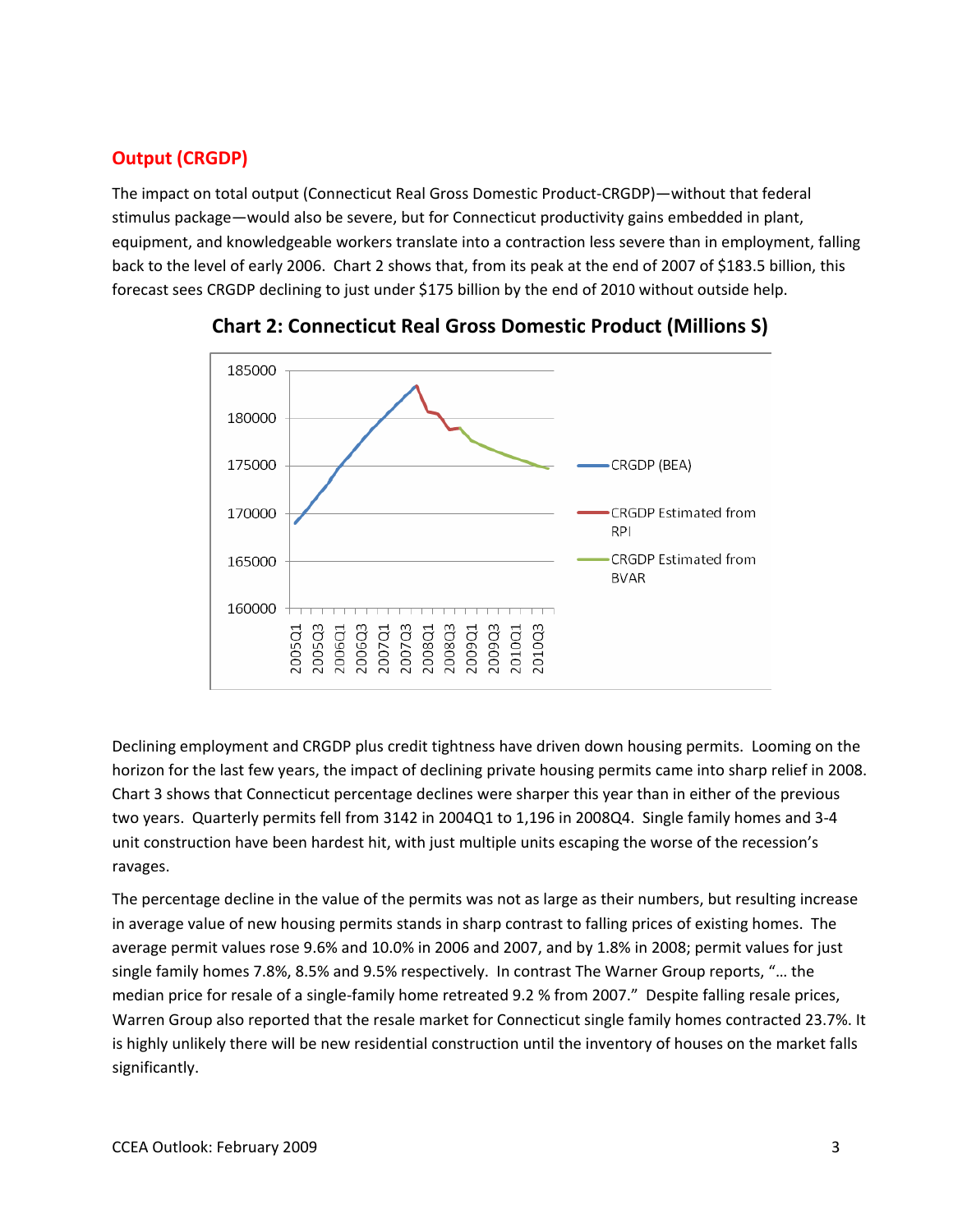### **Chart 3: Percentage Changes in the Number of**



#### **Connecticut Housing Permits 2005‐2008**

#### **Chart 4: Percentage Changes in Value of Connecticut Housing Permits 2005‐2008**



Among the Tri-State jurisdictions, Connecticut has been particulalrly hard-pressed by the housing downturn. Chart 5 illustrates how Connecticut clearly fared worse than New York and New Jersey in 2008, though New Jersey was most severely impacted in 2007.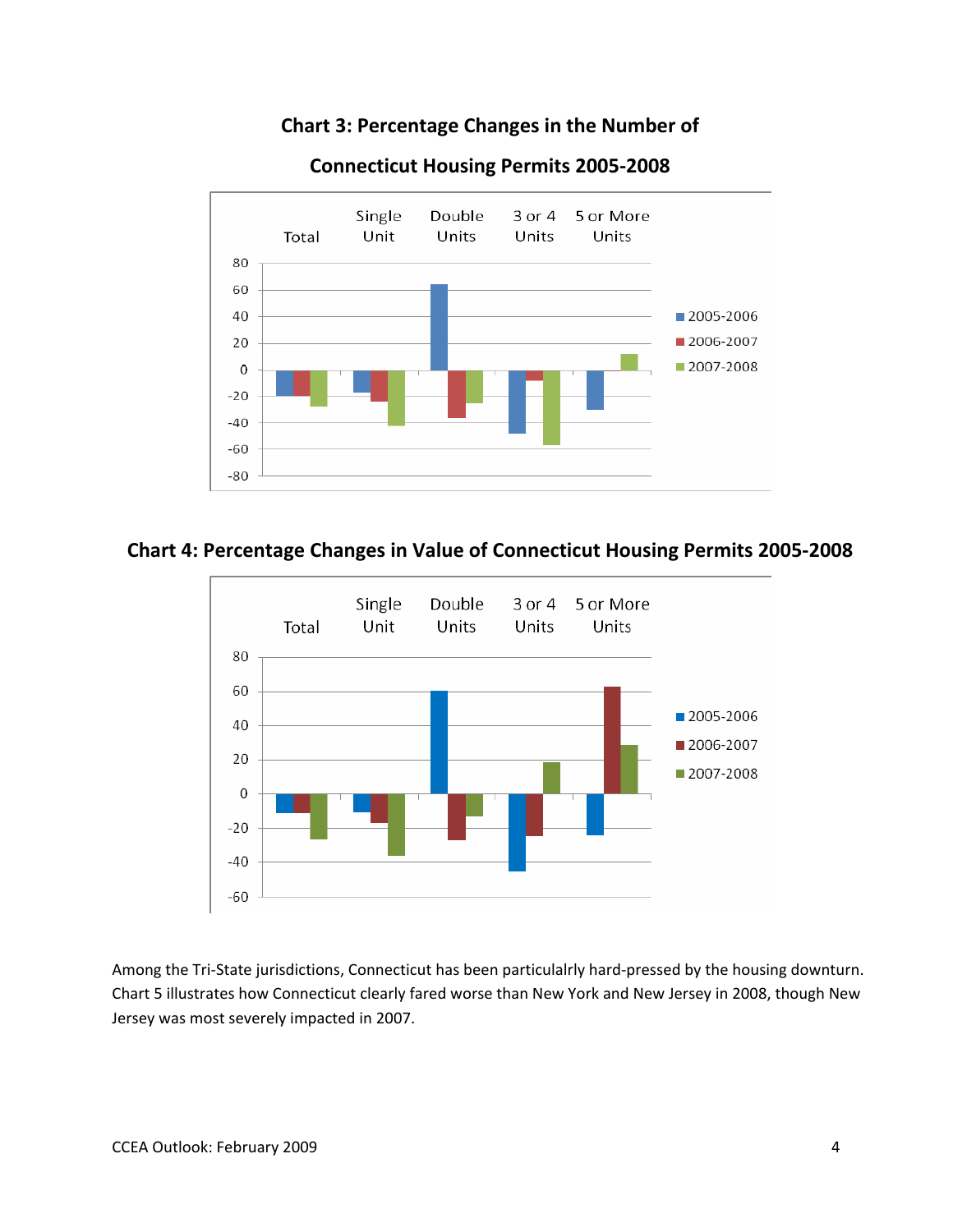



Weakness in housing markets increases mortgagees' incentives to save in order to protect their home equity thereby partially undermining policies to stimulate the economy. Similarly those who have experienced significant losses in equity market may strive to rebuild assets, again working against general economic recovery.

#### **The Federal Stimulus**

President Obama's stimulus package seeks to overcome or mitigate this process and depends upon rapid implementation. The targeted level of activity is not as easy to achieve nor as feasible as it used to be. Environmental hearings related to any major project, such as large new electricity generation and transmission, grind on at snail's paces. Commercial and, particularly, numerous occupations and positions requires qualified personnel for operating heavy equipment, so that personnel are not all easily transferred or readily at‐hand. In addition, traditional targets, such as road construction, have become increasingly capital intensive. Most replacement machinery and equipment, from trucks to earth moving equipment, that Connecticut uses, is manufactured out‐of‐state. Further, increasing trade among nations has increased import leakages and eroded multiplier effects for all regions, including Connecticut. It is why diplomatic agreements among most industrialized nations to stimulate simultaneously are important to achieve economic stimulation and recovery from this global contraction.

For Connecticut, the initial analysis of the federal stimulus package shows it generating 41,000 jobs in Connecticut through the end of 2011. It does not fully offset the forecast job losses of 55,000. And that forecast is likely to be optimistic, perhaps dramatically.

How Connecticut itself manages its own affairs will play a significant role in the shaping the economy's path over the next two years. For this forecast, CCEA offers two possible scenarios.

#### **Two Potential Paths**

This section considers two differing economic paths for Connecticut. The first builds from the legal requirement to balance the State's operating budget, using a rather Draconian approach to cutting annual salaries to public sector workers by a billion dollars below current levels. The second scenario evaluates the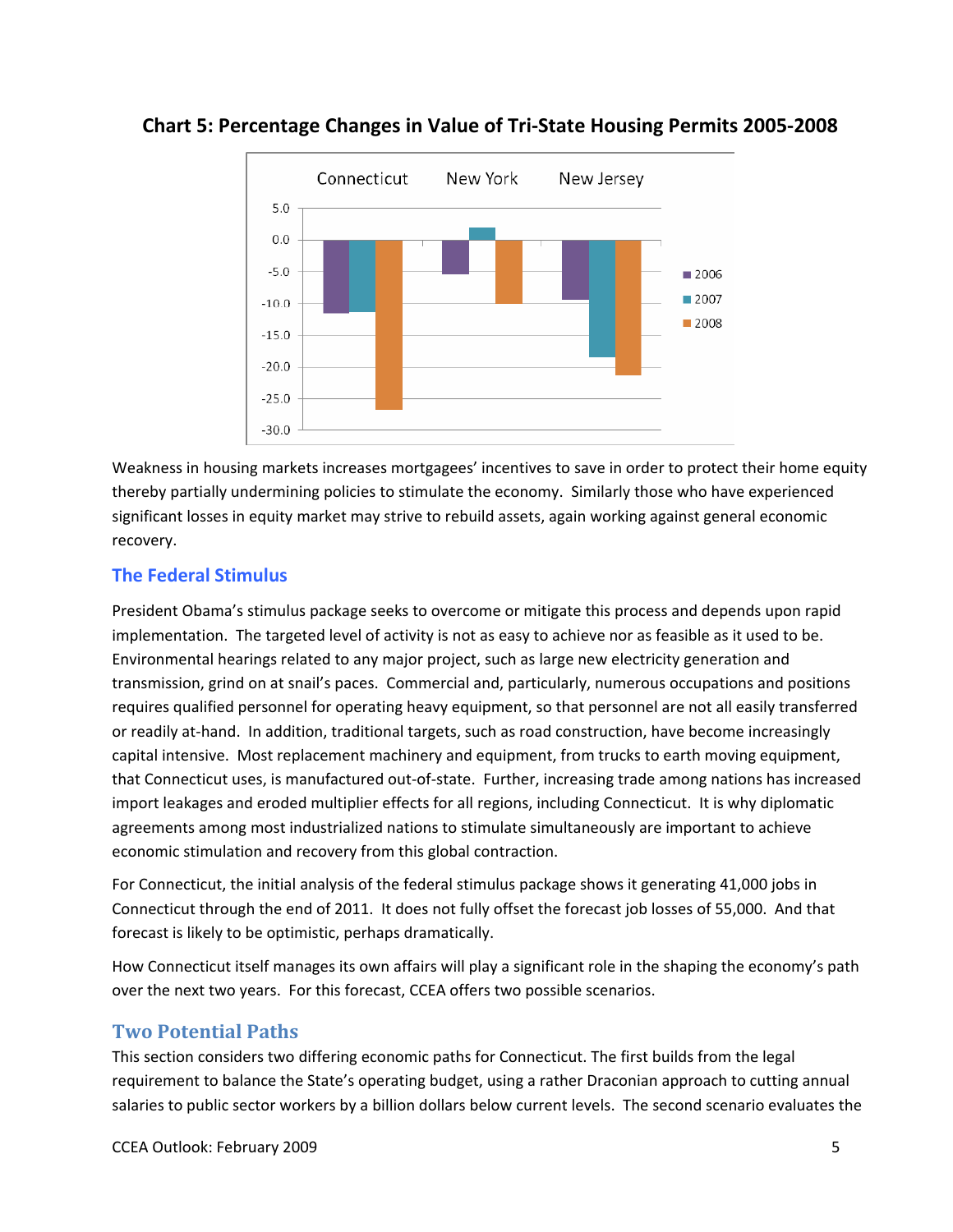impact of expanded capital investments by the State to construct bio‐generators to eliminate costly interruptible electricity charges and to establish generating capacity to facilitate the transition from gasoline to electric vehicles.

### **Scenario I: Cutting Public Sector Wages**

The constitutional requirement of a balanced budget might be met by wage cuts imposed on public employees. Such cuts in income curtail consumer expenditures, and that in turn would worsen already serious unemployment among private sector employees. This analysis assumes only reducing wages; it does not evaluate the impact if the balanced budget is achieved through laying off employees and reducing state services; that approach would generate much larger negative impacts than shown below.

This scenario simply takes a billion dollars out of each year's wages, salaries and benefits. This approach would cost Connecticut 7,000 jobs in the short term and reduces employment permanently by at least 5,000 annually into the 2020's. Given that these cuts were modeled as being in remuneration, not public sector employment, 995 to 97% of these reductions are in private sector employment. These job losses lead to an exodus of population and labor force, commensurate with long-term declines CRGDP and personal income. In short, such an approach compounds the recession's impacts and counteracts the Federal planned stimuli. The impact is as small as it is because so much of Connecticut's household expenditures "leak out" of the state's economy; the full impact would fall outside our borders. If this billion dollar reduction came through employee layoffs, the direct impact would approach 20,000 jobs and the total impact might reach twice that level.



# **Chart 6: Impacts of Permanently Cutting Public Employee**

The CCEA modeling (derived from a series of dynamic impact analyses) of a billion dollar reduction in consumption expenditures (or of direct layoffs) is linear; thus a two billion dollar "hit" would generate twice

#### CCEA Outlook: February 2009 6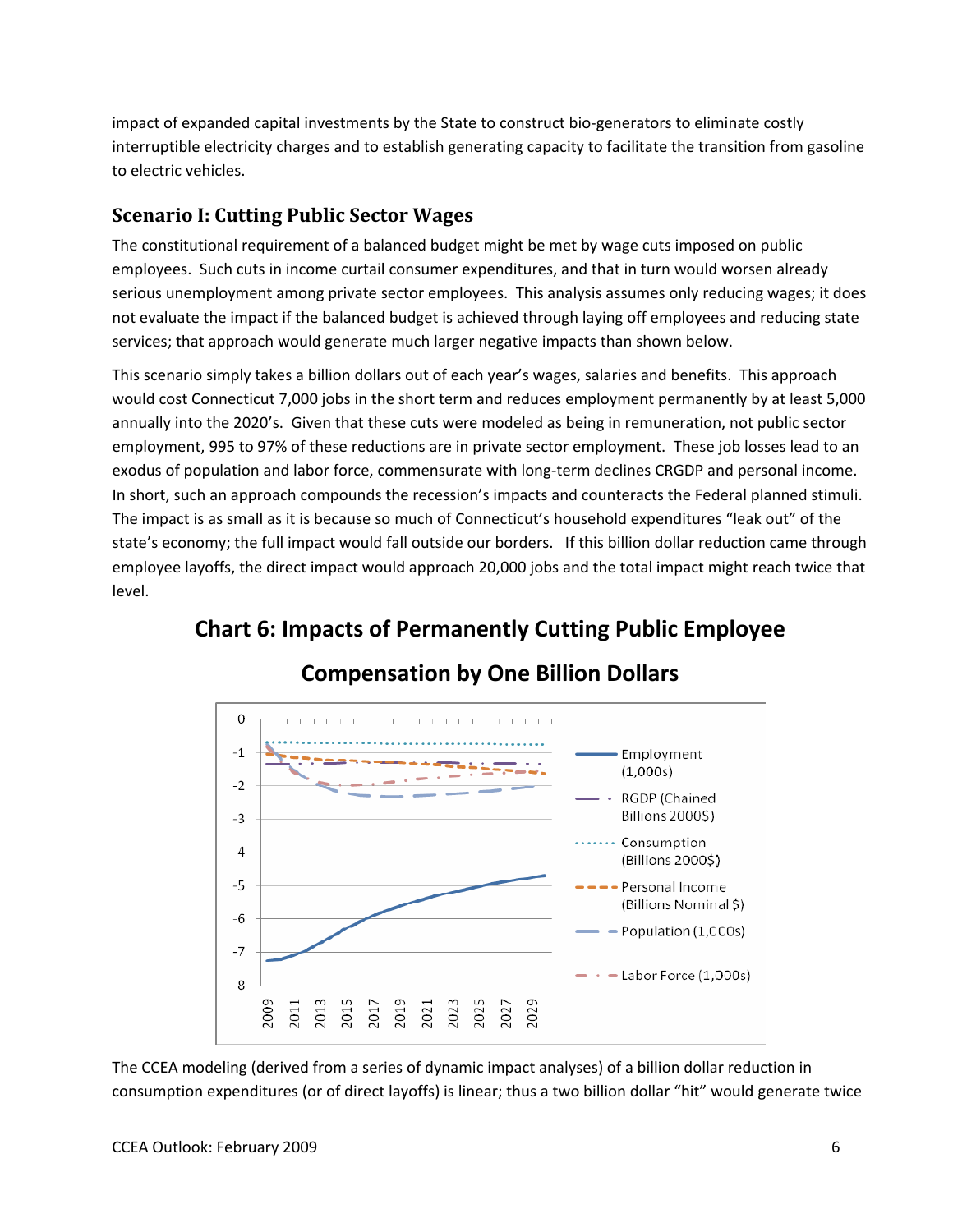the impact. If Connecticut were to set off the projected cumulative deficit of nearly \$10 billion just by curtailing incomes, job losses would reach 70,000, in addition to the forecast loss of 55,000. Even if the federal stimulus achieved its job creation targets, Connecticut would still suffer a recession worse than that of 2001‐2003; if the budget deficit were met with layoffs, the recession would surpass the devastating contraction of the early 1990s.

## **Scenario II: Accelerating Adoption of BioElectric Generators**

By requiring homes to be equipped with smart meters, Connecticut has already established infrastructure to vary electricity rates so as to reduce consumption during peak demand and to encourage it in off‐peak periods. That rate‐setting capacity, combined with peak and off‐peak rates for generators feeding into the grid, could encourage the expansion of badly needed generating capacity and facilitate fueling of electric cars at night. This simulation looks only at the implications of building 375 MW of bio‐generating capacity annually over five years and its subsequent operation. This additional bio‐generating capacity creates immediate demands in construction and creates a new market for bio-fuels—much locally produced—as substitutes for oil and gas. This modeling does not evaluate the added advantages of facilitating the adoption of electric cars. Nor does it prejudge the adoption of bio-generators with competing green technologies such as solar and wind, each of which has its own idiosyncratic advantages and disadvantages.

Vermont's experience from over a hundred installations of gasification units using wood chips as fuel shows that the cost is about a sixth of that of fuel oil. As a result, both increased demands for wood chips and agricultural fibrous material for chips or pellets translates into a cut in demand for fuel oil, measured as six times the value of the alternative fuels, with those savings ultimately being passed back to consumers; these savings are modeled as household spending. By expanding environmentally friendly sources of electricity solar, wind and biotechnologies—Connecticut has the opportunity to reduce emissions of carbon dioxide equivalent gases and diesel particulates with all the resulting health improvements commensurate with cleaner air.

In contrast to the large negative impact of cutting household expenditures in the previous scenario, this one adds a billion dollars of capital expenditures by the State to leverage another three billion of private sector funds annually to construct bio‐generators over each year 2009 to 2013. Multiple small units, broadly distributed throughout the State, will generate economies of scale, collapsing current construction time of 14 to 24 months to a year. The model implicitly assumes that in addition to electricity generation, the cogenerated hot water is used for industrial and central heating and cooling purposes, thereby saving six times the value of fuel oil as the value of chips and pellets consumed.

Chart 7 presents the resulting REMI impacts. Over the next five years, as construction occurs and operations ramp up, employment impacts rise steadily to peak at 21,700, before dropping back during the strictly operational phase. Employment impacts remain robust through that period due to new fuel demands from labor intensive forestry and agricultural operations. Those additional employment opportunities retain and attract population and labor force. The upshot is strong growth during construction that is sustained during the operational phase. Population growth peaks at 7000 in 2013 and labor force growth at 6600 in the same year.

All three measures of income growth appreciably improve over the period 2009‐2030, as does consumption.